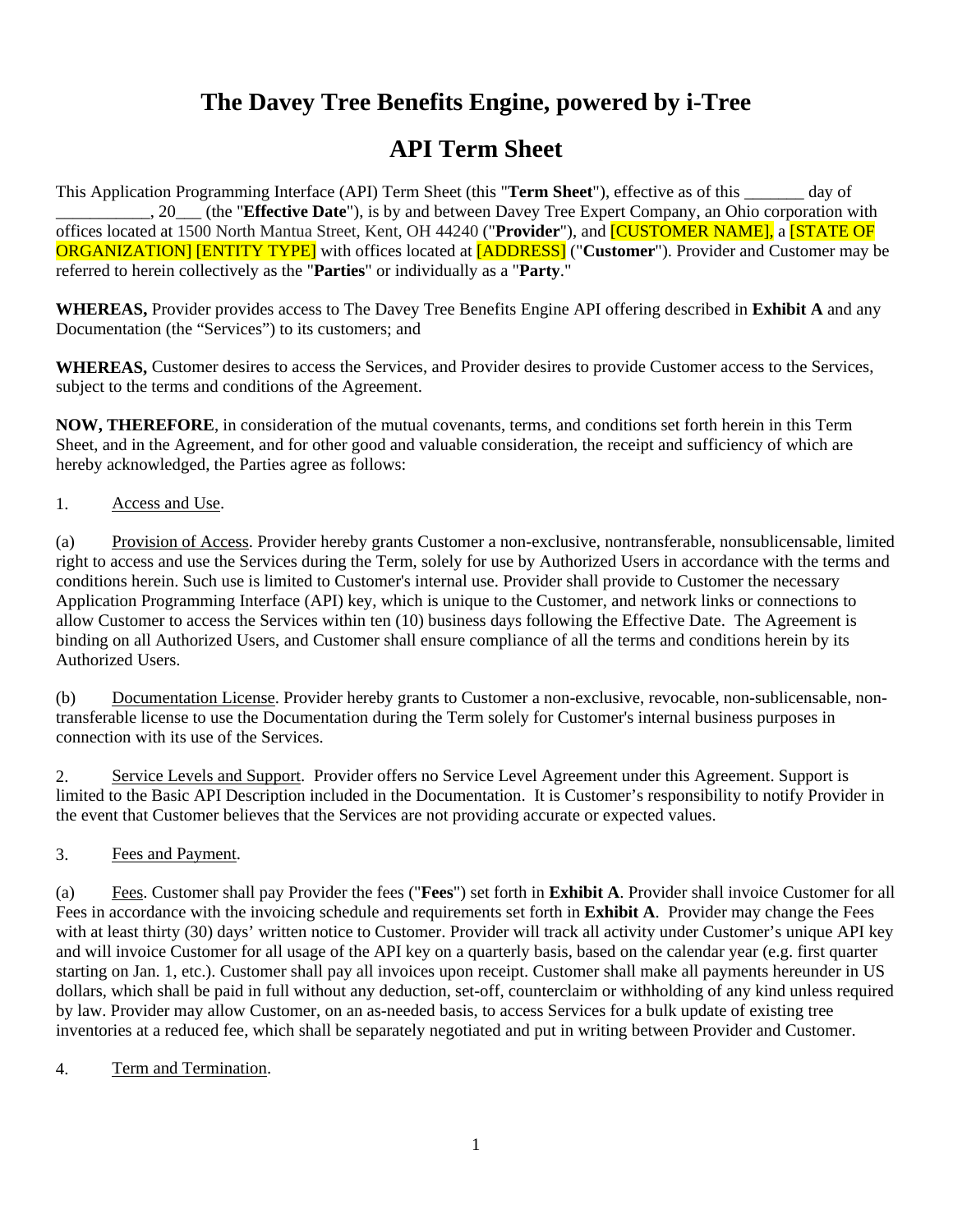(a) Term. The term of the Agreement begins on the Effective Date and, unless terminated earlier pursuant to the Agreement's express provisions, will continue in effect until the expiration of the subscription term set forth in **Exhibit A** ending on the pertinent anniversary date of the Effective Date ("Term"). The Agreement will automatically renew for an additional Term absent Customer's written notice indicating that Customer does not wish to renew the Agreement.

(b) Termination. In addition to any other express termination right set forth in the Agreement:

(i) Provider may terminate the Agreement for convenience, for any reason or no reason, upon ninety (90) days prior written notice to Customer; or

(ii) either Party may terminate the Agreement, effective on written notice to the other Party, if the other Party materially breaches the Agreement, and such breach: (A) is incapable of cure; or (B) being capable of cure, remains uncured thirty (30) days after the non-breaching Party provides the breaching Party with written notice of such breach.

#### 5. Miscellaneous

(a) Entire Agreement/Conflicting Terms. This Term Sheet, together with the Agreement, any other documents incorporated herein by reference and all related Exhibits, constitutes the sole and entire agreement of the Parties with respect to the subject matter of the Agreement and supersedes all prior and contemporaneous understandings, agreements, and representations and warranties, both written and oral, with respect to such subject matter. In the event of any inconsistency between the statements made in the body of this Term Sheet, the Agreement, the related Exhibits, and any other documents incorporated herein by reference, the following order of precedence governs: (i) first, the Agreement, excluding its Exhibits; (ii) second, this Term Sheet; (iii) third, the Exhibits to the Agreement as of the Effective Date; and (iii) fourth, any other documents incorporated herein by reference.

(b) This Term Sheet includes the basic terms of the API Agreement (the "Agreement"), which can be accessed https://dtbe-api.daveyinstitute.com. The Agreement includes additional terms and conditions not included in this Term Sheet, as well as definitions of various terms used in this Term Sheet. The Agreement is incorporated herein by reference, as if fully rewritten herein. Provider may modify the terms and conditions within the Agreement from time to time. It is Customer's obligation to review the Agreement regularly. Provider will provide notice to Customer of material modifications.

(c) Counterparts. This Term Sheet may be executed in counterparts, each of which is deemed an original, but all of which together are deemed to be one and the same agreement.

**IN WITNESS WHEREOF**, the Parties hereto have executed this Term Sheet and the Agreement as of the Effective Date first written above.

| DAVEY TREE EXPERT COMPANY | <b>[CUSTOMER NAME]</b>       |
|---------------------------|------------------------------|
|                           |                              |
|                           |                              |
|                           | Title: _____________________ |